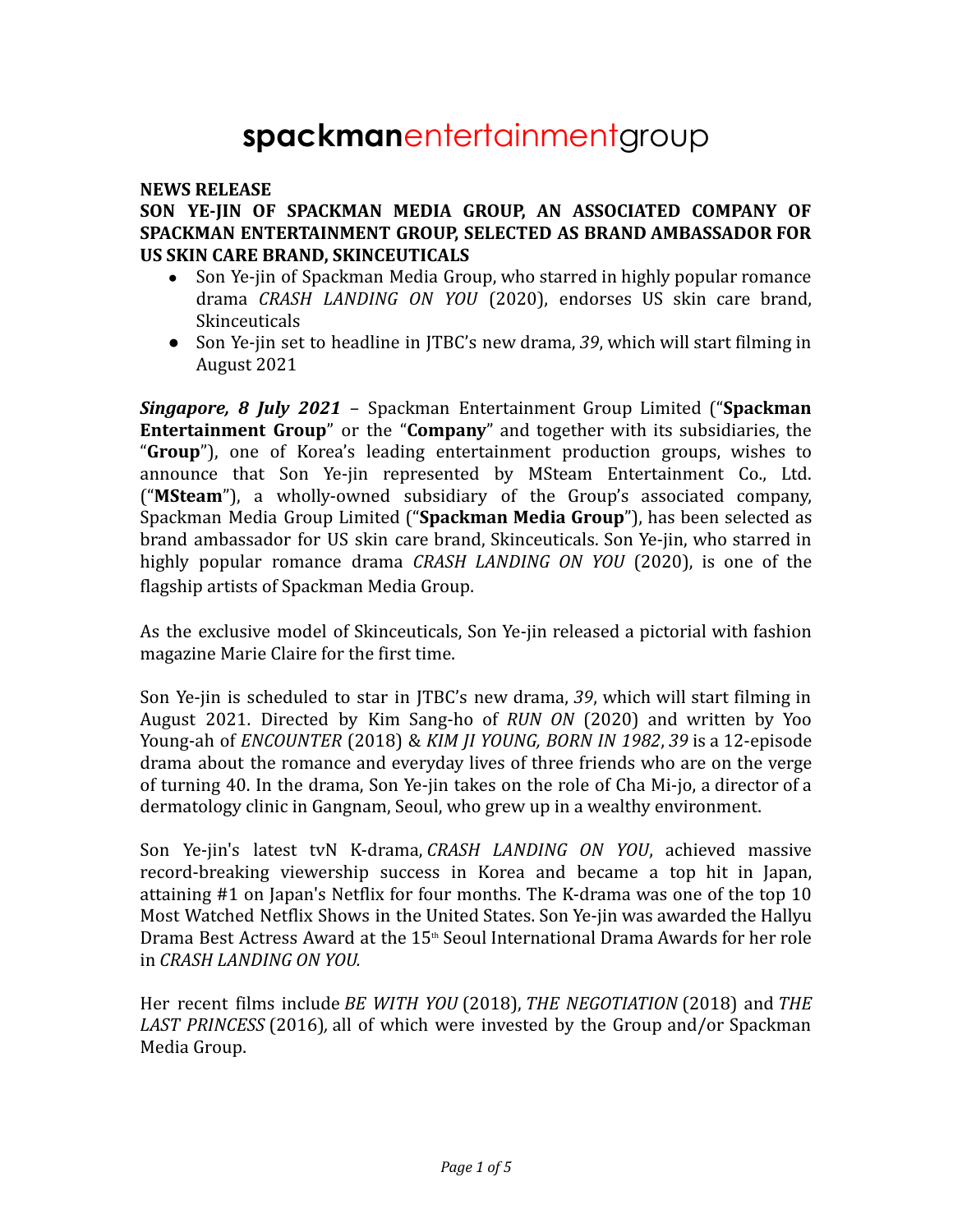In 2018, Son Ye-jin's performance in *BE WITH YOU*, which broke the all-time first week box office historical record for romance film in Korea, clinched her the Best Actress Award at the Seoul Awards. Son Ye-jin also received the Prime Minister's Commendations at the 2018 Korean Popular Culture & Arts Awards and won the Best Actress for Hallyu Dramas at the 2018 Seoul International Drama Awards, underscoring her international status as an iconic Korean actress.

Other than Son Ye-jin, MSteam also represents popular Korean actress Lee Min-jung, who won the Top Excellence Award for her role in *ONCE AGAIN* (2020), and rising Korean star Wi Ha-joon, who stars in upcoming webtoon film *SHARK: THE BEGINNING* and new Korean thriller film *MIDNIGHT*.

- End -

## **About Spackman Entertainment Group Limited**

Spackman Entertainment Group Limited ("**SEGL**" or the "**Company**"), and together with its subsidiaries, (the "**Group**"), founded in 2011 by Charles Spackman, is one of Korea's leading entertainment production groups. SEGL is primarily engaged in the independent development, production, presentation, and financing of theatrical motion pictures in Korea. According to Variety, Korea was the world's fourth largest box office market in 2019, behind only North America, China and Japan.

The Group also invests into and produces Korean television dramas. In addition to our content business, we also own equity stakes in entertainment-related companies and film funds that can financially and strategically complement our existing core operations. SEGL is listed on the Catalist of the Singapore Exchange Securities Trading Limited under the ticker 40E.

## *Production Labels*

SEGL's wholly-owned Zip Cinema Co., Ltd. ("**Zip Cinema**") is one of the most recognised film production labels in Korea and has originated and produced some of Korea's most commercially successful theatrical films, consecutively producing 10 profitable movies since 2009 representing an industry leading track record. Recent theatrical releases of Zip Cinema's motion pictures include some of Korea's highest grossing and award-winning films such as *CRAZY ROMANCE* (2019), *DEFAULT* (2018), *MASTER* (2016), *THE PRIESTS* (2015), *COLD EYES* (2013), and *ALL ABOUT MY WIFE* (2012). For more information on Zip Cinema, do visit <http://zipcine.com>

SEGL also owns Novus Mediacorp Co., Ltd. ("**Novus Mediacorp**"), an investor, presenter, and/or post-theatrical distributor for a total of 79 films (58 Korean and 21 foreign) including *ROSE OF BETRAYAL*, *THE OUTLAWS* and *SECRETLY, GREATLY*, which was one of the biggest box office hits of 2013 starring Kim Soo-hyun of *MY LOVE FROM THE STARS*, as well as *FRIEND 2: THE GREAT LEGACY*. In 2012, Novus Mediacorp was also the post-theatrical rights distributor of *ALL ABOUT MY WIFE*, a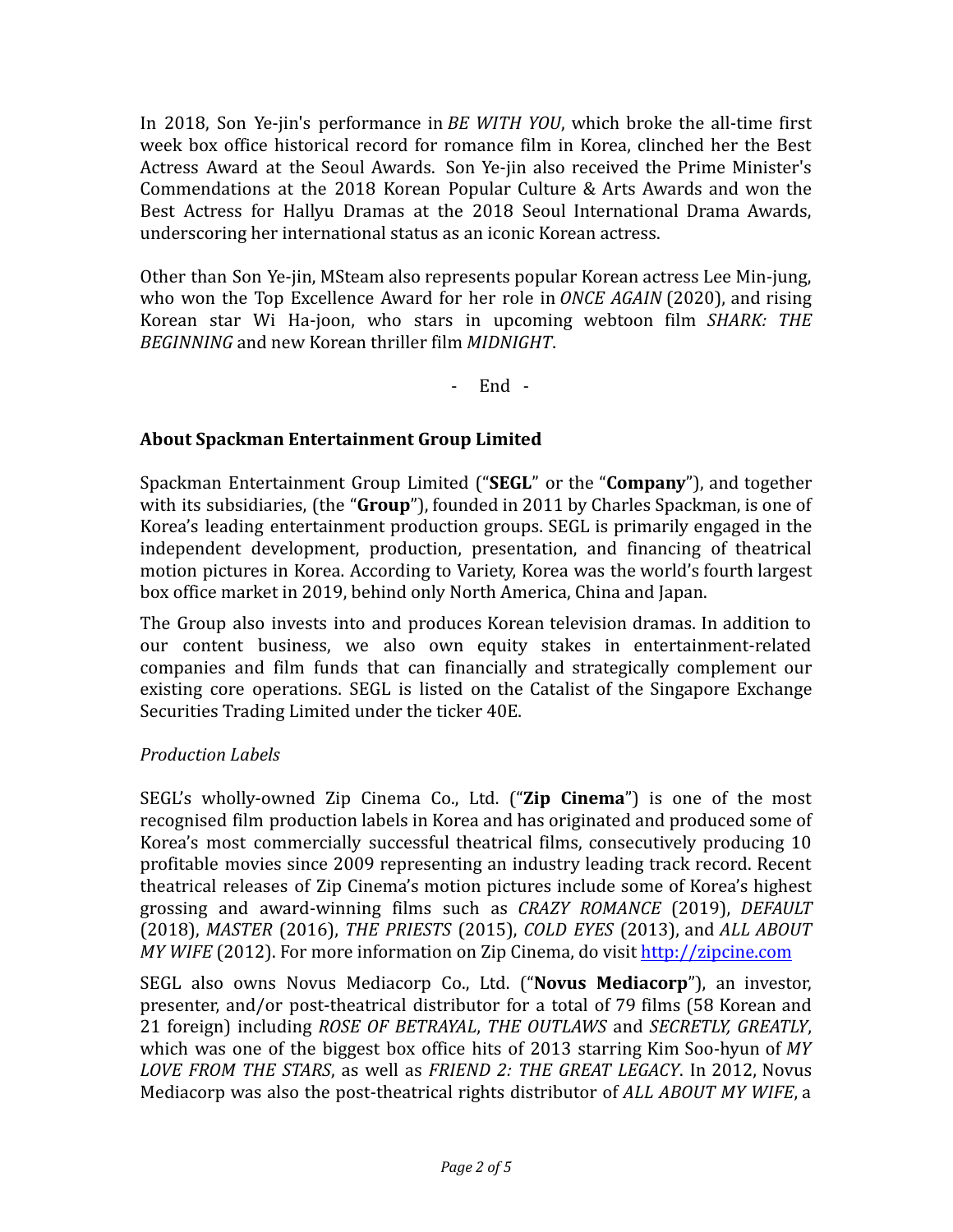top-grossing romantic comedy produced by Zip Cinema. In 2018, *THE OUTLAWS*, co-presented by Novus Mediacorp broke the all-time highest Video On Demand ("**VOD**") sales records in Korea. For more information on Novus Mediacorp, do visit <http://novusmediacorp.com>.

The Company owns a 100% equity interest in Simplex Films Limited ("**Simplex Films**") which is an early stage film production firm. The maiden film of Simplex Films, *JESTERS: THE GAME CHANGERS* (2019), was released in Korea on 21 August 2019. Simplex Films has several line-up of films including *HURRICANE BROTHERS* (working title).

The Company owns a 100% equity interest in Take Pictures Pte. Ltd. ("**Take Pictures**") which produced *STONE SKIPPING* (2020) and *THE BOX* (2021), and shall release *GUARDIAN* (working title) in 2021 tentatively.

The Company owns a 100% equity interest in Greenlight Content Limited ("**Greenlight Content**") which is mainly involved in the business of investing into dramas and movies, as well as providing consulting services for the production of Korean content. Through the acquisition of Greenlight Content, the Group's first co-produced drama, *MY SECRET TERRIUS*, starring top Korean star, So Ji Sub, achieved #1 in drama viewership ratings for its time slot and recorded double digits for its highest viewership ratings. Greenlight Content was one of the main investors of *MY SECRET TERRIUS.*

The Company owns a 20% equity interest in The Makers Studio Co. Ltd., which plans to produce and release four upcoming films, the first of which will be *THE ISLAND OF THE GHOST'S WAIL*, a comedy horror film.

Our films are theatrically distributed and released in Korea and overseas markets, as well as for subsequent post-theatrical worldwide release in other forms of media, including online streaming, cable TV, broadcast TV, IPTV, video-on-demand, and home video/DVD, etc. We release all of our motion pictures into wide-theatrical exhibition initially in Korea, and then in overseas and ancillary markets.

## *Talent Representation*

The Company holds an effective shareholding interest of 43.88% in Spackman Media Group Limited ("**SMGL**"). SMGL, a company incorporated in Hong Kong, together with its subsidiaries, is collectively one of the largest entertainment talent agencies in Korea in terms of the number of artists under management, including some of the top names in the Korean entertainment industry. SMGL operates its talent management business through renowned agencies such as MSteam Entertainment Co., Ltd. (Son Ye-jin, Lee Min-jung, Ko Sung-hee), UAA&CO Inc. (Song Hye-kyo, Yoo Ah-in, Park Hyung-sik), Fiftyone K Inc. (So Ji Sub, Ok Taec-yeon), SBD Entertainment Inc. (Son Suk-ku), and Kook Entertainment Co., Ltd. Through these full-service talent agencies in Korea, SMGL represents and guides the professional careers of a leading roster of award-winning actors/actresses in the practice areas of motion pictures, television, commercial endorsements, and branded entertainment. SMGL leverages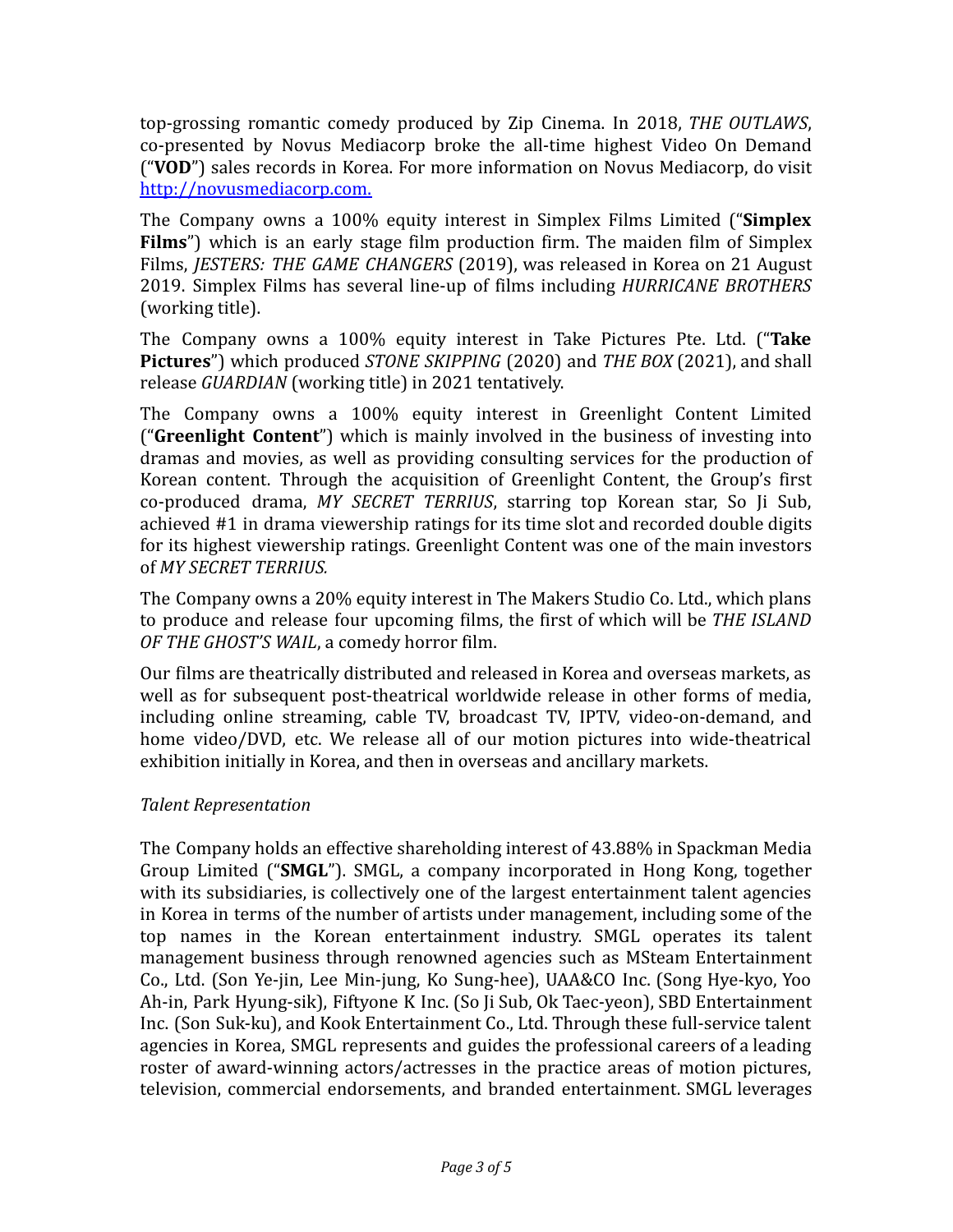its unparalleled portfolio of artists as a platform to develop, produce, finance and own the highest quality of entertainment content projects, including theatrical motion pictures, variety shows and TV dramas. This platform also creates and derives opportunities for SMGL to make strategic investments in development stage businesses that can collaborate with SMGL artists. SMGL is an associated company of the Company.

The Company owns a 100% equity interest in Constellation Agency Pte. Ltd. ("**Constellation Agency**"). Constellation Agency, which owns The P Factory Co., Ltd. ("**The P Factory**") and Platform Media Group Co., Ltd. ("**PMG**"), is primarily involved in the business of overseas agency for Korean artists venturing into the overseas market. The P Factory is an innovative marketing solutions provider specializing in event and branded content production. PMG is a talent management agency which represents and manages the careers of major artists in film, television, commercial endorsements and branded entertainment.

## *Strategic Businesses*

The Company owns a 100% equity interest in Frame Pictures Co., Ltd. ("**Frame Pictures**"). Frame Pictures is a leader in the movie/drama equipment leasing business in Korea. Established in 2014, Frame Pictures has worked with over 25 top directors and provided the camera and lighting equipment some of Korea's most notable drama and movie projects including *ITAEWON CLASS* (2020), *HOW TO BUY A FRIEND* (2020), *KIM JI-YOUNG, BORN 1982* (2019), *FOUR MEN* (2019) and *ASADAL CHRONICLES* (2019).

We also operate a café-lounge called Upper West, in the Gangnam district of Seoul and own a professional photography studio, noon pictures Co., Ltd.

For more details, do visit <http://www.spackmanentertainmentgroup.com/>

## **Investor & Media Contact**

**Spackman Entertainment Group Limited** Ms Jasmine Leong Tel: +65 6694 4175 Email: [info@spackmanentertainment.com](mailto:info@spackmanentertainment.com)

*This press release has been prepared by the Company and its contents have been reviewed by the Company's sponsor, RHT Capital Pte. Ltd. (the "Sponsor"), for compliance with the Singapore Exchange Securities Trading Limited (the "SGX-ST") Listing Manual Section B: Rules of Catalist. The Sponsor has not independently verified the contents of this press release.*

*This press release has not been examined or approved by the SGX-ST and the SGX-ST assumes no responsibility for the contents of this press release including the accuracy, completeness or correctness of any of the information, statements or opinions made or reports contained in this press release.*